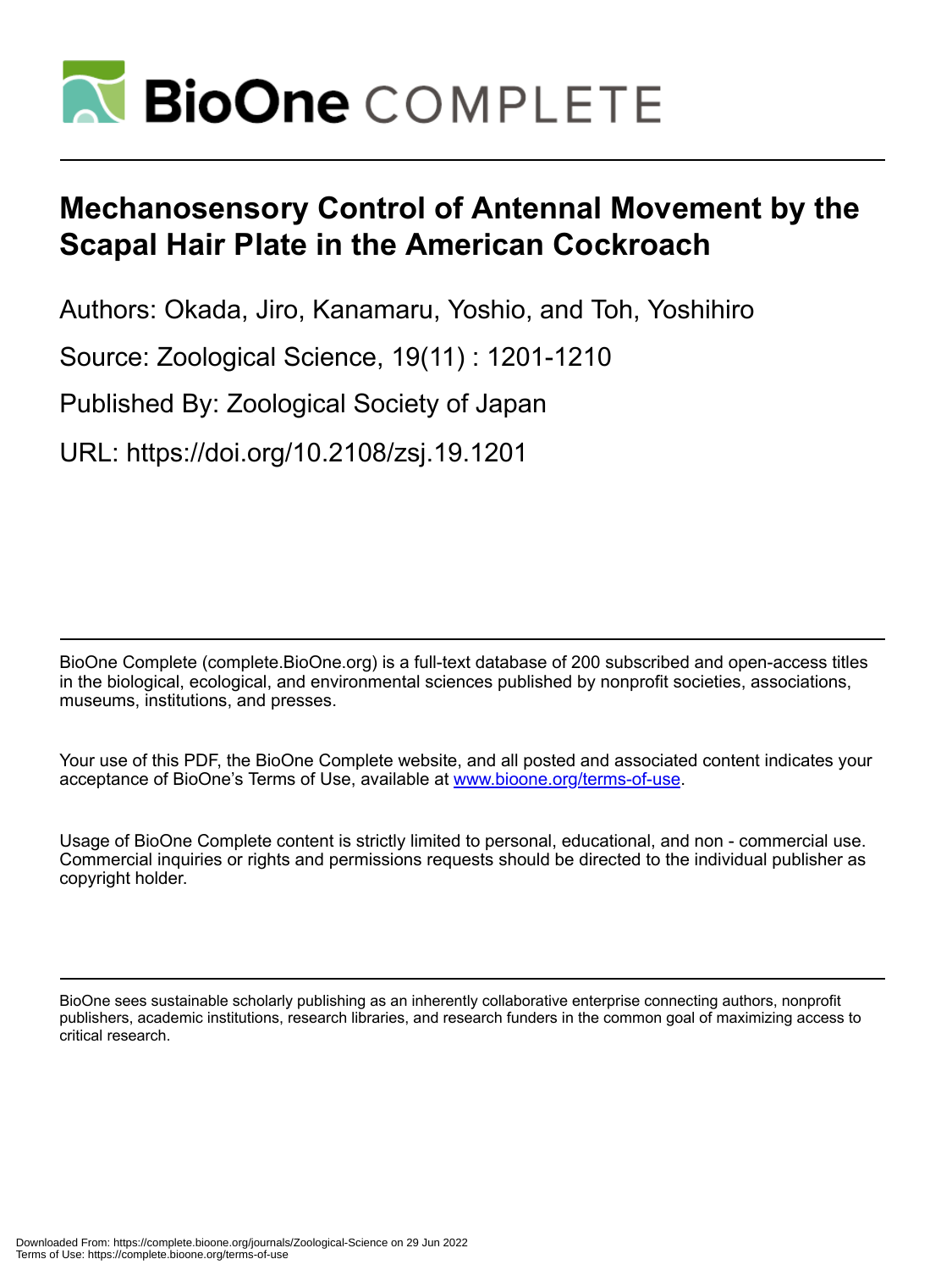## **Mechanosensory Control of Antennal Movement by the Scapal Hair Plate in the American Cockroach**

Jiro Okada\*, Yoshio Kanamaru and Yoshihiro Toh

*Department of Biology, Graduate School of Sciences, Kyushu University, Fukuoka 812-8581, Japan*

**ABSTRACT**—The voluntary movement of antennae of blinded cockroaches was examined in the tetheredwalking condition. An object of metal plate was presented to a tip of a single antenna in order to induce tactile orientation behavior. Horizontal movements of the antenna before and during the object presentation were analyzed both before and after ablation of a mechanosensory organ, the scapal hair plate (S-HP), at the base of antenna. The resting antennal position shifted outwardly by about 20° after the S-HP ablation. Spontaneous antennal movements in ablated animals became stiff and wider ranged. The tactile object was set at two different horizontal positions, 45° and 90° clockwise to the head, for the right side antenna. The number of contacts in a constant test period was significantly decreased in the tests at 45° after ablation. Trajectories of antennal movements before and after contacts were categorized into four patterns. In the case that an antenna made contact with the object during its abduction (outward) movement, it then passed the object outwardly or withdrew inwardly. These were termed "outward-pass (O-P)" and "outward-withdrawal (O-W)" patterns, respectively. Similarly, contacts during the adduction (inward) movement were divided into "inward-pass (I-P)" or "inward-withdrawal (I-W)" pattern. Significant effects of the S-HP ablation appeared in the tests at 90°: the I-P pattern mostly disappeared and was replaced by the I-W pattern. The results strongly suggest that the S-HP has crucial roles for controlling both spontaneous and stimulated movements of the cockroach antenna.

**Key words**: cockroach, antenna, hair plate, mechanoreceptor, tactile sense

## **INTRODUCTION**

The antenna of insects functions as a multimodal sensor responsive to various chemical and physical stimuli (Schneider, 1964, and many others). Information perceived at the antenna is conveyed primarily to particular substructures in the brain such as the antennal and dorsal lobes, and processed there for expression and regulation of appropriate behaviors (Rospars, 1988; Homberg *et al*., 1989). The importance of chemical sense derived mainly from the antennae has been described repeatedly for various resource finding behaviors (Baker, 1985). The mechanical sense derived from the antennae is also essential in knowing the physical environment, especially for nocturnal insects because they are more active when vision is not possible, i.e. during the night. It is so far known that mechanical stimuli of antennae cause some orientation behaviors in nocturnal cockroaches, such as a wind/touchinduced escape response (Comer and Dowd, 1993), a

 $*$  Corresponding author: Tel.  $+81-92-642-2315$ ;

E-mail: jokadscb@mbox.nc.kyushu-u.ac.jp

mate-induced aggressive or escape response (Bell, 1978) and a stationary object-guided approach during searching (Okada and Toh, 2000).

A conspicuous behavior in some nocturnal insects is the antennal scanning in which a pair of antennae actively moves to probe the surroundings (Bell, 1991). Though the mode of movements differs among species, the insect antenna is most commonly mobile at the basal joints. In the cockroach *Periplaneta americana*, used in the present study, the antenna consists of two basal mobile segments, the scape and the pedicel, and more distal homologous 150- 170 segments, correctively called the flagellum. The pedicel is mobile only in the vertical plane at the scape-pedicel joint. By contrast, the scape is moveable in any direction at the scape-head joint. Thus, *P. americana* exhibits a typical antennal scanning.

We have developed a new behavioral paradigm for exploring tactile perception by the active antenna of insects, utilizing the thigmotactic nature of the nocturnal cockroach *P. americana* (Okada and Toh, 2000). A blinded cockroach tethered on a treadmill of a free-rotating ball exhibits searching behavior continually with active antennal scanning and

FAX. +81-92-642-2645.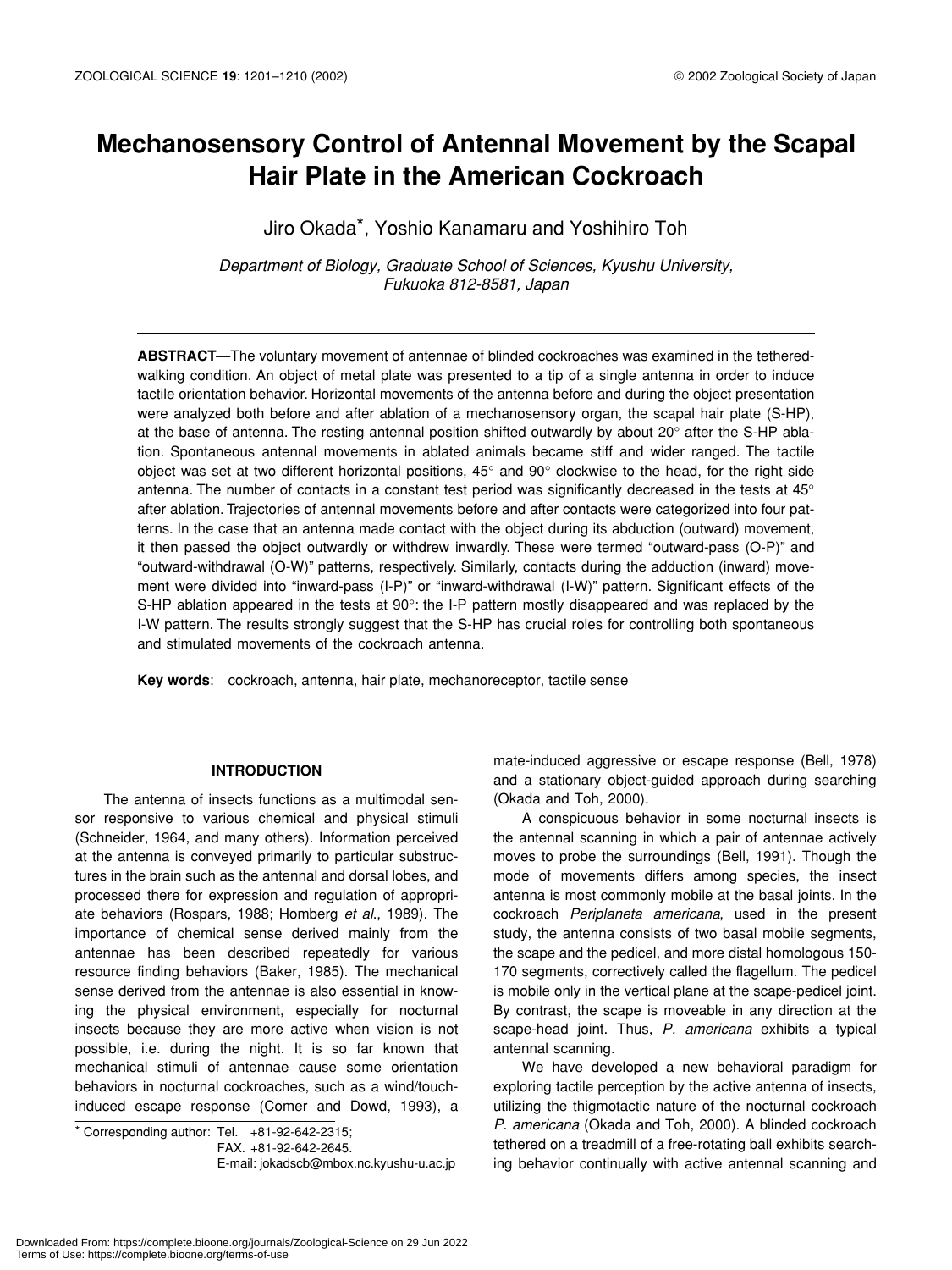frequent zigzag locomotion. When a stationary test object is presented to a tip of single antenna, the animal touches the object repeatedly with the antenna, and tries to approach it. A single antenna is sufficient to distinguish the angular position of an object in the horizontal plane. For the sense organ concerned with the tactile perception of object direction, a group of mechanosensitive hairs on the scape (scapal hair plate, S-HP) was shown to be important by its lesion experiments (Okada and Toh, 2000). The S-HP is a cluster of about 200 mechanosensitive hairs adjacent to the scapehead joint. Movement of the joint activates the S-HP because a portion of its hairs is deflected under the joint membrane. The activated area in the S-HP is antennal position dependent (Okada and Toh, 2001). Thus, the S-HP, a proprioceptor for monitoring antennal deflection, is mostly concerned with tactile orientation. However, roles of S-HPs in the antennal movement itself are still unknown.

We show here the effects of the ablation of the S-HP on both spontaneous and stimulated antennal movements of tethered cockroaches. Tactile behavior of cockroach antennae was recorded by the same experimental system as that reported in our previous paper (Okada and Toh, 2000). Horizontal movements of antennae were registered frame-by-frame from still video images. A preliminary report has appeared elsewhere (Okada *et al*., 2001b).

## **MATERIALS AND METHODS**

## **Animal**

Adult male cockroaches (*Periplaneta americana*) hatched and reared in a laboratory culture were used. They were fed rodent pellets. Room temperature for the culture was kept at 27°C. Both the compound eyes and the ocelli in all animals used were occluded by an opaque black paint in order to eliminate all vision.

To remove the mechanosensitive hairs of S-HP, the animals were first immobilized using ice, and then as many of the hairs were shaved off as possible using a sharp razor blade, as well as a thin surface layer of cuticle. Experiments on treated animals were conducted at least 2 days later, to allow for recovery from the operation.

## **Experimental apparatus**

The experimental setup used was the same as that in our previous report (Okada and Toh, 2000). Briefly, an animal was tethered to a free-moving Styrofoam ball to allow walking. An aluminum plate (1 cm width, 5 cm height) was presented to the flagellum of the right antenna at two different horizontal positions, at 45° and 90° clock-



**Fig. 1.** Spontaneous and stimulated movements of an antenna before and after the S-HP ablation. A tactile object (a metal plate with 1 cm width and 5cm height) was presented to the right antenna at 90° (**A**) or 45° (**B**) clockwise to the head during the periods indicated by the shaded region (20 sec). Horizontal angular positions of the right antenna were registered frame-by-frame at 33 msec interval before (**1**) and after (**2**) the S-HP ablation. Vertical bars while the test object is present indicate the frames during which antennal contacts were observed. Horizontal broken lines show the angular position of the center of the presented object. After the ablation, amplitudes of antennal movements became wider, and the number of contacts was decreased particularly in the test at 45°. All data here were derived from the same animal.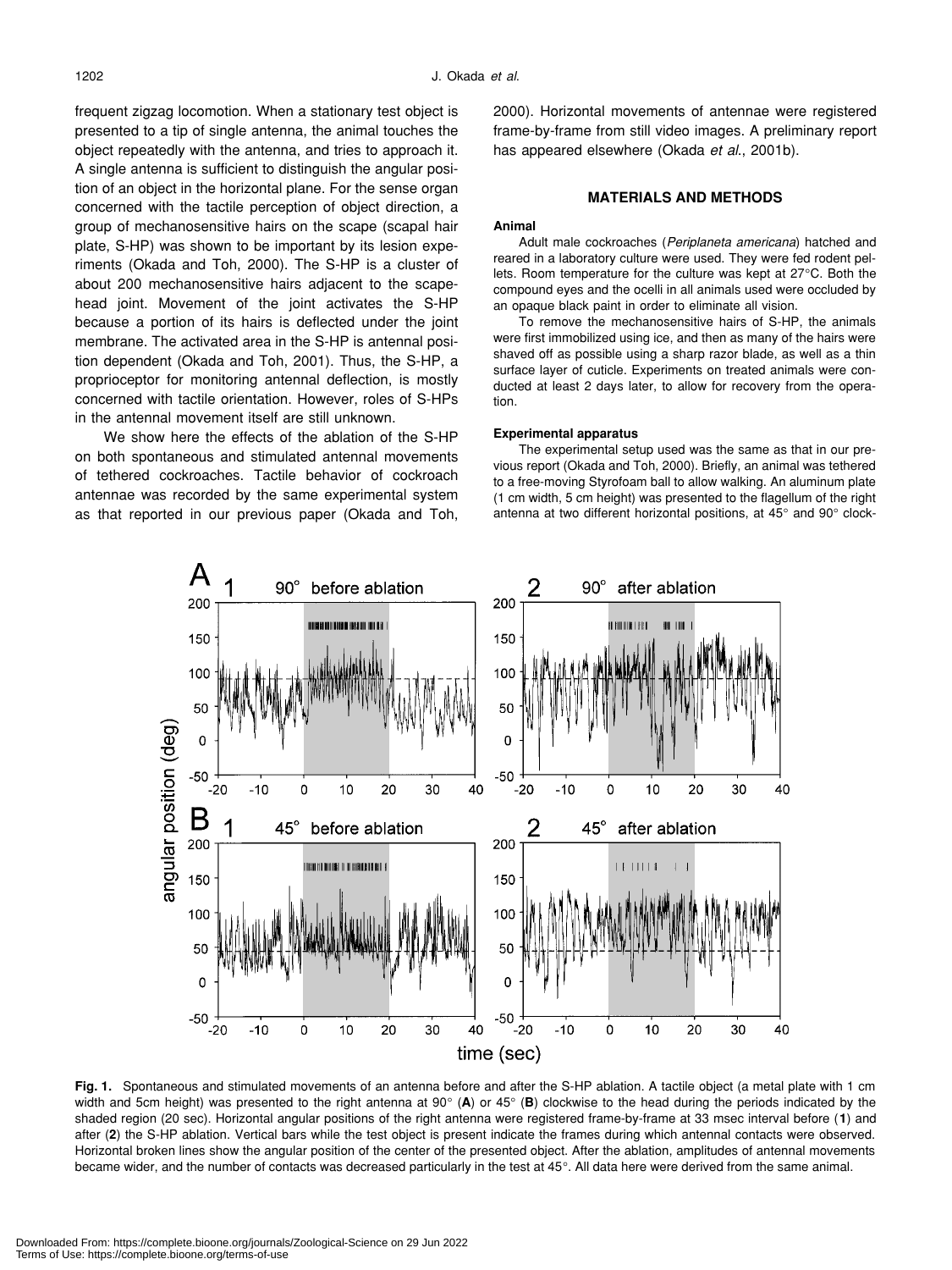wise to the head, for 20 sec, with the plate upright and facing the animal's head. The animals were allowed to touch the object with the distal most 3 mm of the antenna extended horizontally toward the object. Antennal movements were recorded by a video camera (frame rate, 30 Hz) positioned right above the animal.

## **Data analysis**

Movements of antennae were measured by tracing their deflection on the still video images (for detail, see Okada and Toh, 2000). Horizontal angular positions of an antenna and its contacts with the test object were manually registered frame-by-frame at 33 msec intervals. The position was defined as measuring the angle of the flagellum with respect to the animal's midline. The origin for the antennal position was set at the center of the head capsule. The right of the midline was defined as positive, and the left as negative. The period of each test was for 40 or 60 sec: 20 sec before the object was presented, 20 sec while the object was present, and in some cases an additional 20 sec after that. Antennal contacts with the object could be recognized on the display either by the LED flashes of the contact monitor (Okada and Toh, 2000) or by the distortion of antennal tip.

Spectral analyses on rhythmic antennal movements were performed by using the fast Fourier transformation (FFT) function of waveform analysis software (Microcal Origin). 512 continuous data points of the horizontal antennal position, corresponding to a period of 16.9 sec, were sampled and processed by the FFT function. Ordinates of FFT spectra, indicating amplitude integrals during sampling periods, were normalized in order to compare data directly among spectrograms.

The effects of S-HP ablations were examined statistically by the Wilcoxon test. Significant difference was judged to be when  $P < 0.05$ .

## **RESULTS**

#### **Antennal movements in intact animals**

Horizontal movements of an antenna in an intact animal were examined in three successive stages: before, during and after the object was presented (for 20 sec each). Fig. 1 A1 and B1 are typical examples for movements of the right antenna, in which the test object was presented to the tip of flagellum at 90° and 45°, respectively. Before the object was presented, the antenna moved rhythmically in the range from –40° to 130°, centering around 40°. The direction of antenna corresponded roughly to the orientation of walking: rightward turns were accompanied by outward antennal deflections, and leftward turns by inward antennal deflections (data not shown).

When an object was presented at 90° to the antennae, they made the first contact with it by chance within a few



**Fig. 2.** Amplitude-frequency relationships of horizontal antennal movements in an intact animal. FFT spectra before (**1**) and during (**2**) object presentations at 90° (**A**) and 45° (**B**). The original data were derived from those shown in Fig. 1. Ordinates are shown in the normalized amplitude comparable through all spectrograms including those in Fig. 3. Insets in each graph are original waveforms before FFTs (extracted from Fig. 1 and expanded). During the object presentations both at 90° (**A2**) and 45° (**B2**), lower frequency components (<1 Hz for 90°, 0.3–2 Hz for 45°) decreased, while higher ones (1–2 Hz for 90°, 2-3 Hz for 45°) increased. Data points in the FFT spectra were connected with spline curvature methods.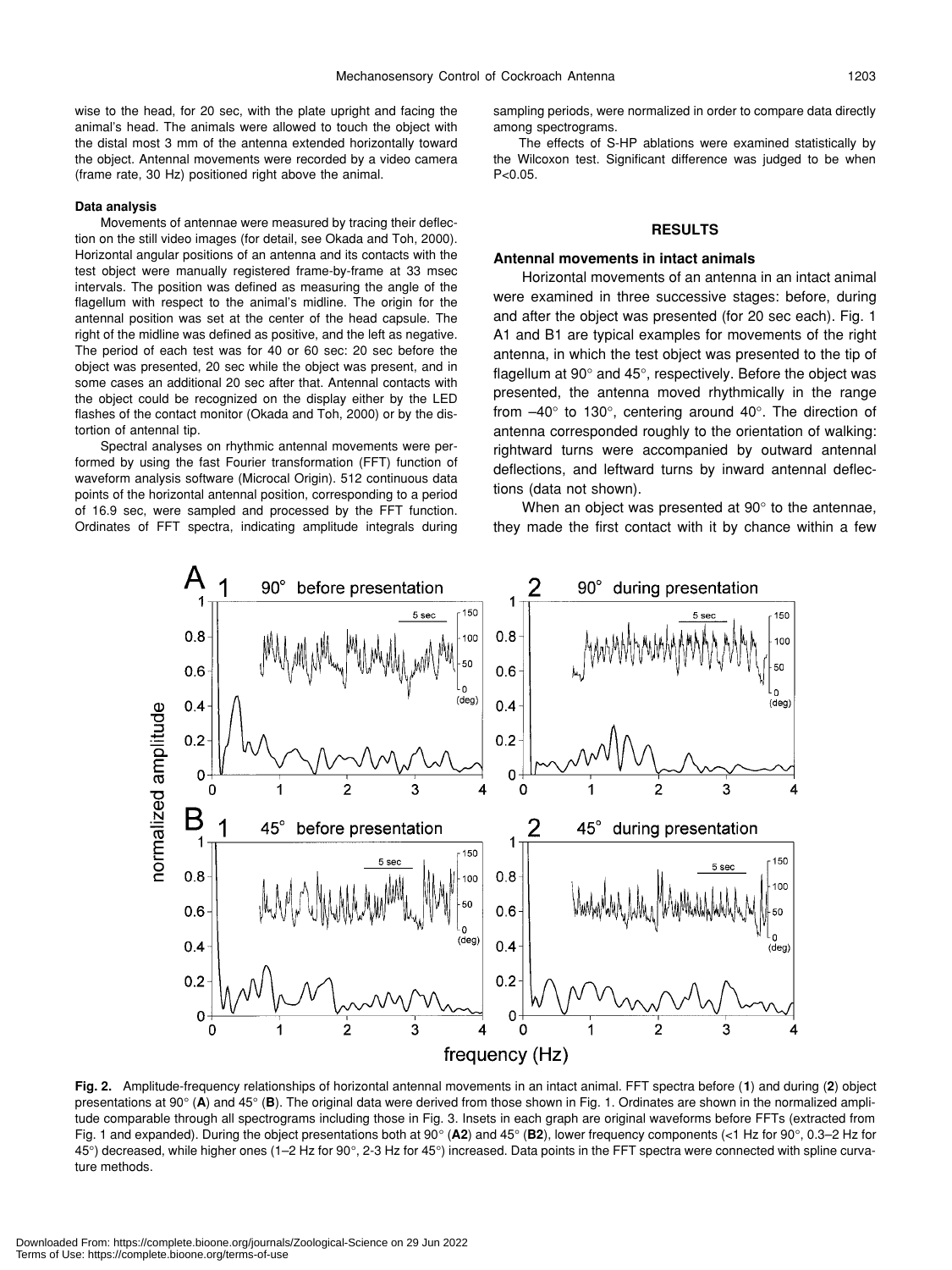seconds in most cases. Antennal oscillation shifted suddenly around 90° to probe the object. The angular range was concentrated, as long as the object was there. The animals continued to orient towards the test object because of their thigmotactic nature (data not shown). In the example of Fig. 1 A1, the animal made 68 contacts in the 20 sec. Antennal oscillation returned to normal range after the object was removed, and the zigzag walking resumed. Similar responses of antenna were observed when the object was presented at 45°. The range of antennal movement was concentrated around 45° to make contacts (n=65 in Fig. 1 B1). The positive tactile orientation of the body was also observed (data not shown).

To investigate differences between the antennal movements before and during the test in more detail, FFTs were performed on the horizontal antennal movements. Fig. 2 shows the FFT spectra for amplitude-frequency relationships before (1) and during (2) the tests at 90 $^{\circ}$  (A) and 45 $^{\circ}$ (B). The results were derived from the data shown in Fig. 1 A1 and B1. Before the object was presented, the antennal oscillations were distributed over wide range of frequency of 0–4 Hz in both cases (Fig. 2 A1, B1). Lower frequency movements at less than 1 Hz were relatively conspicuous in all animals examined ( $n=10$ ). During the test at 90 $^{\circ}$ , the antenna showed a regular pattern of movement which consisted of a repetition of a wave composed of a single large wave and a few small ones (see inset of Fig. 2 A2). Such regularity also appeared in the test at 45° (compare the inset of Fig. 2 B2 with that of B1). These changes of the movement pattern were also shown in the amplitude spectra. In the test at 90°, the low frequency component at less than 1 Hz decreased, and the higher frequency component at a particular frequency band (1–2 Hz) became remarkably large (Fig. 2 A2). Similar changes in amplitude spectra were observed in the test at 45° (note a decrease of amplitudes at 0.3–2 Hz and an increase at 2–3 Hz in Fig. 2 B2). Though frequency bands differed, similar changes of the spectral pattern in both 90° and 45° tests were observed in 5 animals out of 10. The other 5 animals showed different changes: decreases of the lower frequency component or increases of the higher one.

## **Effects of S-HP ablation on antennal movements**

Antennal movements in the horizontal plane were examined after ablation of the S-HP, using the same behavioral procedure as described above (Fig. 1 A2, B2). Spontaneous antennal movements occurred in wider arcs within the range –50° to 150°. The resting position of the ablated



**Fig. 3.** Amplitude-frequency relationships of horizontal antennal movements after the S-HP ablation. FFT spectra before (**1**) and during (**2**) object presentations at 90° (**A**) and 45° (**B**). The original data were derived from those shown in the Fig. 1. The "over-swing" movements of treated antenna are represented clearly by increases in low frequency (<1 Hz) components in all four spectrograms (compare with the spectra in Fig. 2). Arrowheads in insets show small tremble-like cycles around the extreme positions.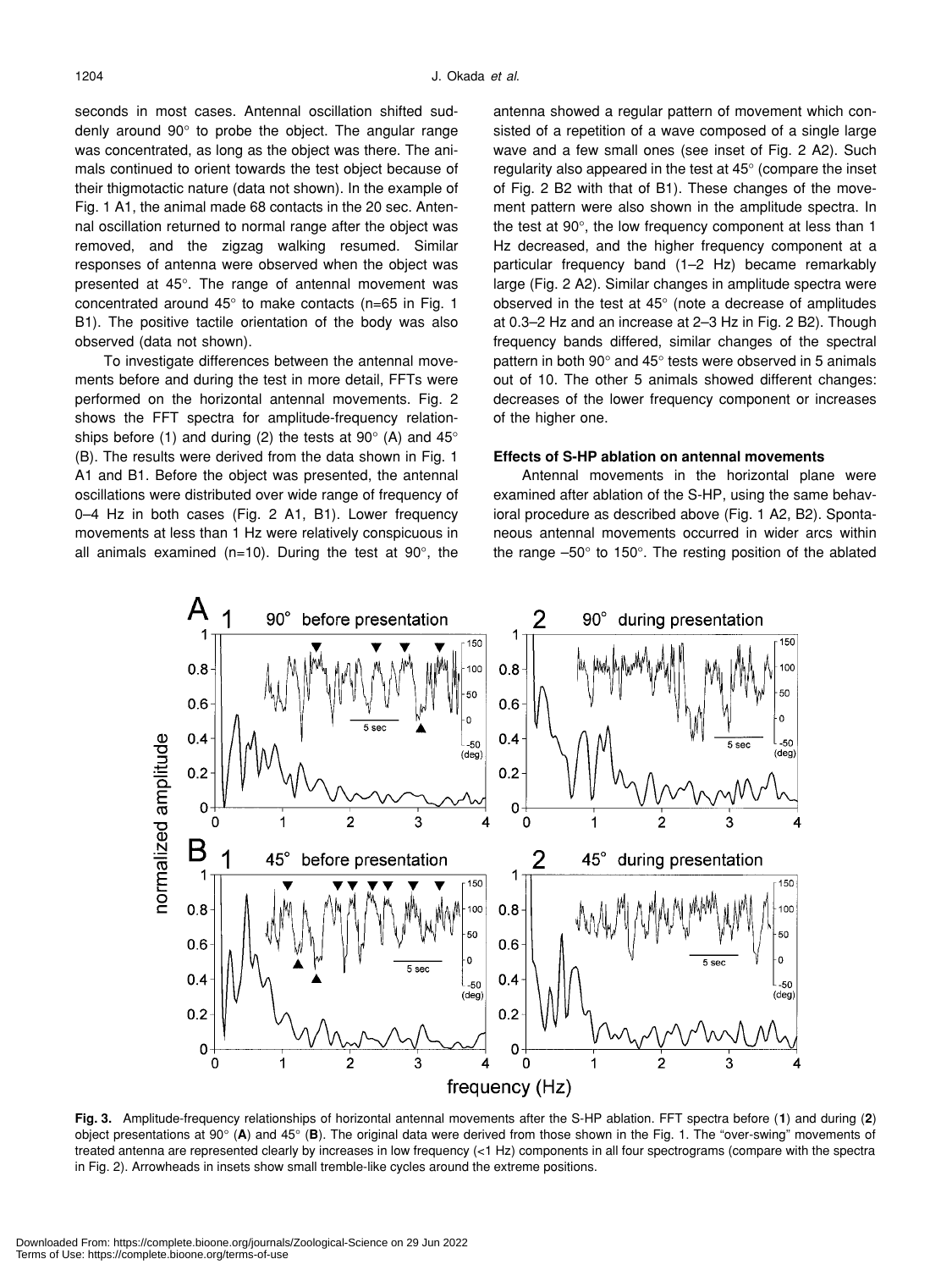antenna shifted to a more posterior (abducted) position around 60° (data not shown). Moreover, the reverse of antennal movements (transition from adduction to abduction or vice versa) became stiff. This was characteristic in cycles of small tremble-like movements intermixed with large movements at the extreme positions (see arrowheads in the insets of Fig. 3 A1 and A2). The trembles continued up to several seconds, resulting in the stiff movement of the antenna. These effects on horizontal antennal movements were caused after the S-HP ablation in all 10 animals examined. As far as we could observe from the video images, walking behavior itself was not affected by the ablation.

Effects of the S-HP ablation on antennal movements appeared clearly during tests at both 90° and 45° (Fig. 1 A2 and B2, respectively). In the test at  $90^{\circ}$  (Fig. 1 A2), the antenna made the first contact immediately after the object was presented, and concentrated its position around the object for the first half of stimulus period. But it then moved away from the object afterwards in this example. For the test at  $45^{\circ}$  (Fig. 1 B2), the arcs of antennal oscillation were slightly narrower than those before the test. However, their range was apparently wider than that before ablation. In the example of Fig. 1, the positive body orientation to the test object was apparently impaired (data not shown), and the number of contacts was decreased to 46 and 12, for tests at 90° and 45°, respectively, as our previous data (Okada and Toh, 2000).

FFT analyses for amplitude-frequency relationships clearly showed differences between the spectral patterns before and after ablation (Fig. 3). A common effect of the ablation in both control and stimulation stages was a wider range of the horizontal antennal movements, which was characterized by increases of the low frequency components (compare the corresponding spectra at <1 Hz between Fig. 2 and 3). In Fig. 3, although differences at low frequency were rather obscure between the spectra before and during the object's presence, higher frequency (> 1 Hz) components were slightly increased. The increase of higher frequencies in both tests at 90° and 45° was observed in 4 animals out of 10 and in additional 2 animals for one of two tests, although the frequency bands differed among individuals.

## **Contact patterns of antenna before and after S-HP ablation**

Intact animals searching on the treadmill probed the



**Fig. 4.** Trajectories of horizontal antennal movements before and after contacts with test objects. Time zero means the instant of antennal contact. **A**. Superimposed trajectories before (**1**) and after (**2**) the S-HP ablation in the object presentations at 90° for 20 sec. After the ablation, the I-P pattern almost disappeared. Number of contacts: 31 before the ablation, 47 after the ablation. **B**. Superimposed trajectories in the object presentations at 45° for 20 sec. Though the number of contacts decreased from 77 (before ablation) to 26 (after ablation), the contact patterns themselves did not basically change. Data points for the trajectories were connected with spline curvature methods.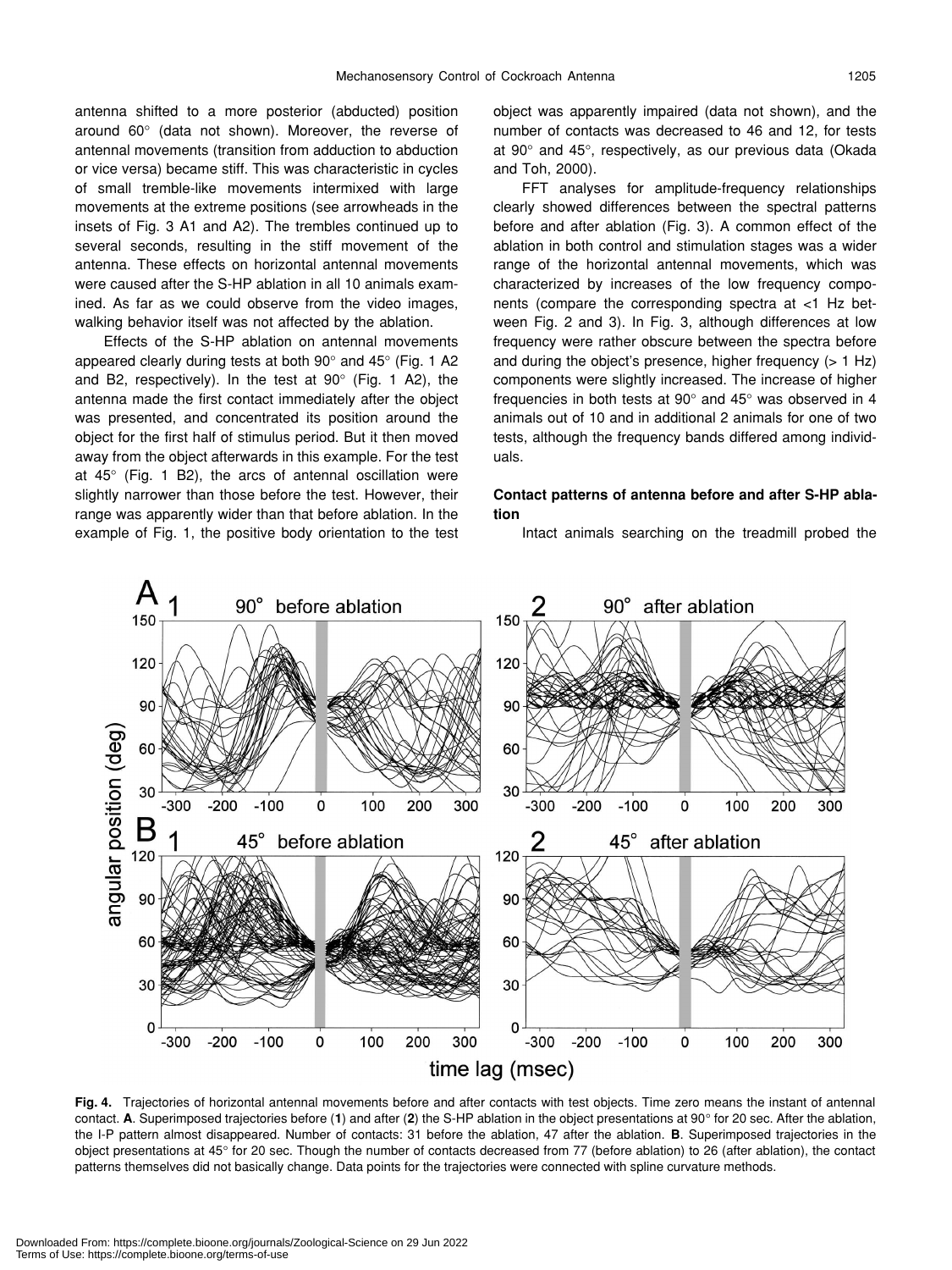presented tactile object frequently with their antennae, and tried to approach it. The ablated animals could still make contacts with objects at reasonable frequencies (see following for detail), but their ability of orientation was significantly impaired (cf. Okada and Toh, 2000). We next investigated changes in the contact pattern by means of the frame-byframe tracing of antennal movements. The trajectory for the contact patterns consisted of 22 data points ( $\approx$  660 msec): 11 continuous points before and at contact, and 11 points at and after leaving the object. Thus, the data points for the contacts themselves were omitted in the trajectories. Fig. 4 shows typical examples of the superimposed trajectories observed in each 20 sec test. Variations of the antennal angular position at time 0 are due to the width of the test object (1 cm). Contacts were classified logically into four patterns. Suppose that a horizontally moving antenna makes contacts with an object during its abduction (outward) movement. It will pass outwardly or withdraw inwardly in the next movement. The former was termed the outwardpass (O-P) pattern, and the latter the outward–withdrawal (O-W) pattern. Conversely, in cases of the adduction

(inward) movements, contacts were categorized into the inward-pass (I-P) pattern or the inward-withdrawal (I-W) pattern.

When the test object was presented to the antenna of an intact animal at 90°, the antenna made contacts during its inward movement in almost all cases, and then left the object inwardly (I-P pattern) or outwardly (I-W pattern) (Fig. 4 A1). Ratios of the I-P and I-W patterns were approximately same in this case, but not consistent through individuals. In most of animals (8 out of 10), approaches of antenna toward the object at 90° were observed mainly during the inward (adduction) movement. This specific approaching pattern may result from the coordination of horizontal and vertical movements of the antenna. For the test at 45°, the I-W pattern was the most dominant (Fig. 4 B1). This was noted in 9 animals out of 10. When an antenna made contact with the object at 45° during its outward (abduction) movement, it passed the object mostly irrespective of the S-HP ablation. This was the same for all 10 animals examined.

The S-HP ablation caused changes of contact patterns especially in the test at 90° (Fig. 4 A2). Before the lesion,



**Fig. 5.** Averaged trajectories before and after the S-HP ablation. Antennal trajectories were classified into two groups according to the approaching pattern toward object, the inward (**1**) and outward (**2**) groups, and averaged. The data derived from Fig. 4 clearly show the effects of the S-HP ablation. **A**. Averaged trajectories before (broken lines) and after (solid lines) the ablation in the presentations at 90°. In the inward group (**1**), the I-P pattern in intact antenna almost disappeared after the ablation, and was replaced by the I-W pattern. There was no remarkable change in the outward group (**2**). Number of trajectories averaged: 29 (before ablation) and 40 (after ablation) in the inward group, 2 (before) and 7 (after) in the outward group. **B**. Averaged trajectories before and after the ablation in the presentations at 45°. No change occurred in the basic contact pattern in both groups (**1** and **2**). Number of trajectories averaged: 59 (before) and 21 (after) in the inward group, and 18 (before) and 5 (after) in the outward group.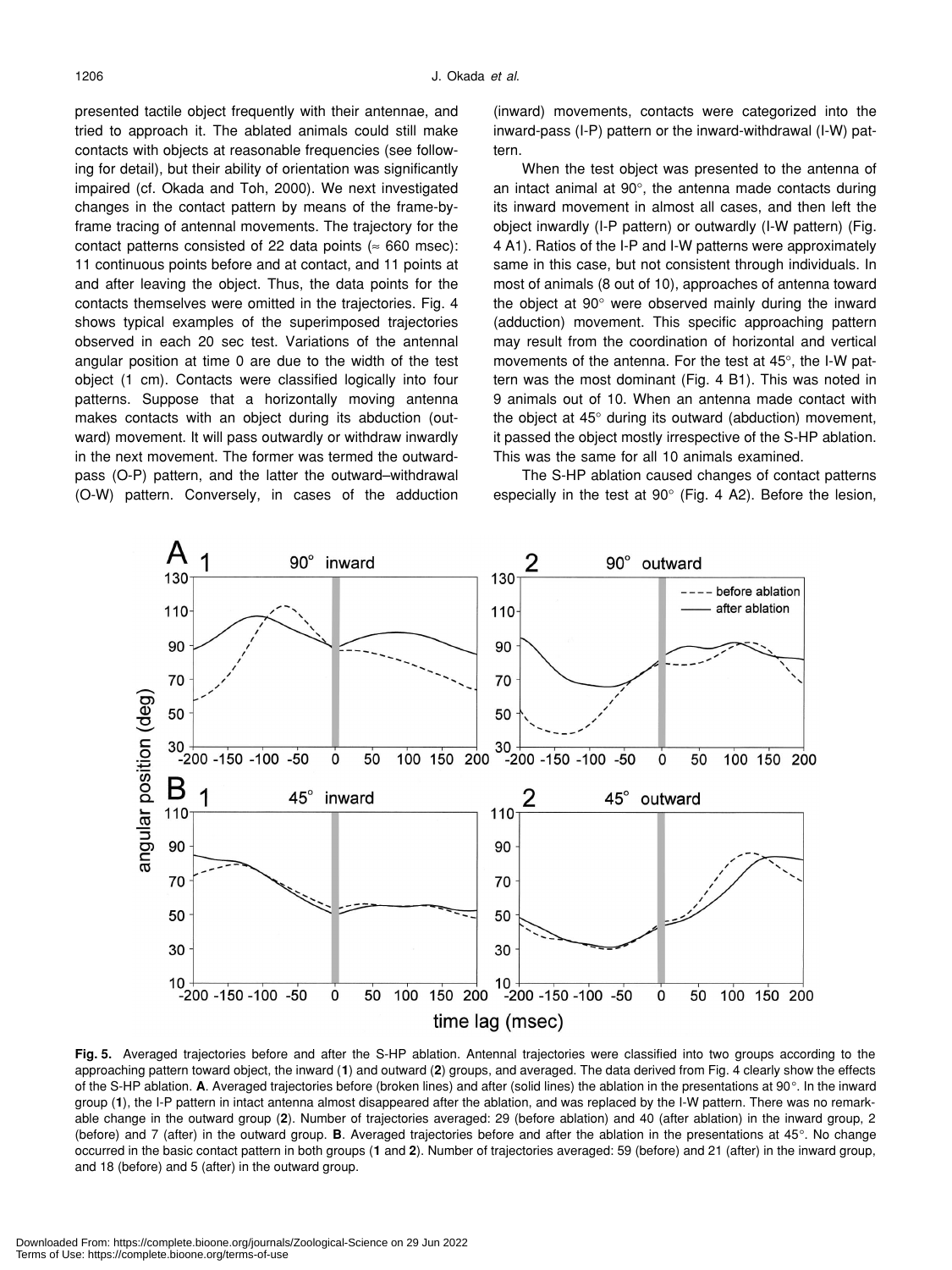both the I-P and I-W patterns were present (Fig. 4 A1). While after the lesion, the I-P pattern was considerably reduced, and the I-W patterns became dominant (Fig. 4 A2). In contrast, in the test at 45°, the contact pattern itself was not significantly changed after the lesion, though the number of contacts was greatly decreased. Fig. 5 shows averaged trajectories of antennal movements before and after the S-HP (data derived from Fig. 4). Trajectories in each test were divided into two groups according to the direction of approach towards the object, i.e. "inward" and "outward" groups. The most remarkable change in contact pattern appeared in the inward group at 90° (Fig. 5 A1). The inward group at  $45^{\circ}$  (Fig. 5 B1) and the outward groups at  $90^{\circ}$  (A2) and 45° (B2) were not affected by the ablation in the basic contact pattern.

Effects of S-HP ablation on the contact pattern were examined statistically. The total numbers of contacts before and after ablations in 10 animals were 403 and 353 for 90° tests, and 531 and 235 for 45° tests, respectively (data from one 90° and one 45° tests for each animal). Statistical tests



**Fig. 6.** Effects of the S-HP ablation on the antennal contact pattern. **A**. Ratios of 4 contact patterns to the total number of contacts in 10 animals (one 90° and one 45° tests for each animal). Remarkable changes were observed after the ablation in the I-P (\*) and I-W (\*\*) patterns in tests at 90°. **B**. Effects of the S-HP ablation on number of contacts for the I-P pattern (**1**) and the I-W pattern (**2**) in 90° tests in each of 10 individuals. Differences of the I-P (\*) and I-W (\*\*) patterns were significant between trials before and after the ablation (Wilcoxon test, P<0.05 and <0.01 respectively).

resulted in a significant difference of the number of contacts in the pair of 45° tests (P<0.01, Wilcoxon test), but not in the pair of 90° tests (P>0.05). The decrease in number of contacts at 45° may be due to the shift of the horizontal center for antennal oscillation to more a distant (outward) position by approximately 20°.

Ratios of the 4 contact patterns (I-P, I-W, O-P and O-W patterns) to the total number of contacts in all 10 animals are shown in Fig. 6A. Remarkable changes of the contact pattern after the ablation were caused in the I-P and I-W patterns at 90° tests: an increase in ratio of the I-W pattern and a decrease in that of the I-P pattern. To compare numbers of contact patterns between intact and ablated animals by the Wilcoxon test, the total number of contacts before and after the ablation must be the same in each animal. Thus, the total number of contacts was adjusted to the smaller one in both intact and ablated trials. Because there was no tendency for temporal changes in the contact pattern during tests, the sampling from the larger group was made from the first contact. As changes in number of contacts in 10 individuals are shown in Fig. 6B, 9 animals out of 10 exhibited decreases in the I-P pattern (Fig. 6 B1), and increases in the I-W pattern (Fig. 6 B2). Significant differences were detected in both the I-P and I-W patterns (P<0.05 and <0.01, respectively). Similarly, O-P and O-W patterns at 90° and all 4 patterns at 45° were analyzed for both intact and treated animals, but no significant difference was detected in those pairs.

## **DISCUSSION**

### **Antennal movements of cockroaches**

Antennal movements in searching cockroaches examined in the present study could be classified into two modes; spontaneous and stimulated. In the spontaneous mode, horizontal antennal deflection corresponded roughly with the direction of walking: rightward turns were accompanied with outward and inward deflections of the right and left antennae, respectively, and vice versa for leftward turns. This suggests that the antennal motor system and the steering system for walking are coupled functionally in the CNS. In the stimulated mode, the antenna shifted quickly and pointed around the test object to make frequent contacts. Spectral analyses showed that the stimulated movement of antenna included more components at higher frequency than spontaneous movement. This is sound because antennal movements in the stimulated mode mainly consist of repetitions of small and rapid strokes.

The antenna of an insect usually includes two mobile segments (scape and pedicel) at its base. These segments have different rotation axes to each other in many cases, indicating that the distal part of antenna (flagellum) is mobile 3-dimensionally. On the other hand, movements of the head capsule could also account for 3-dimensional movements of the flagellum. In *P. americana*, the joint between scape and pedicel is mobile only in almost the vertical plane, and that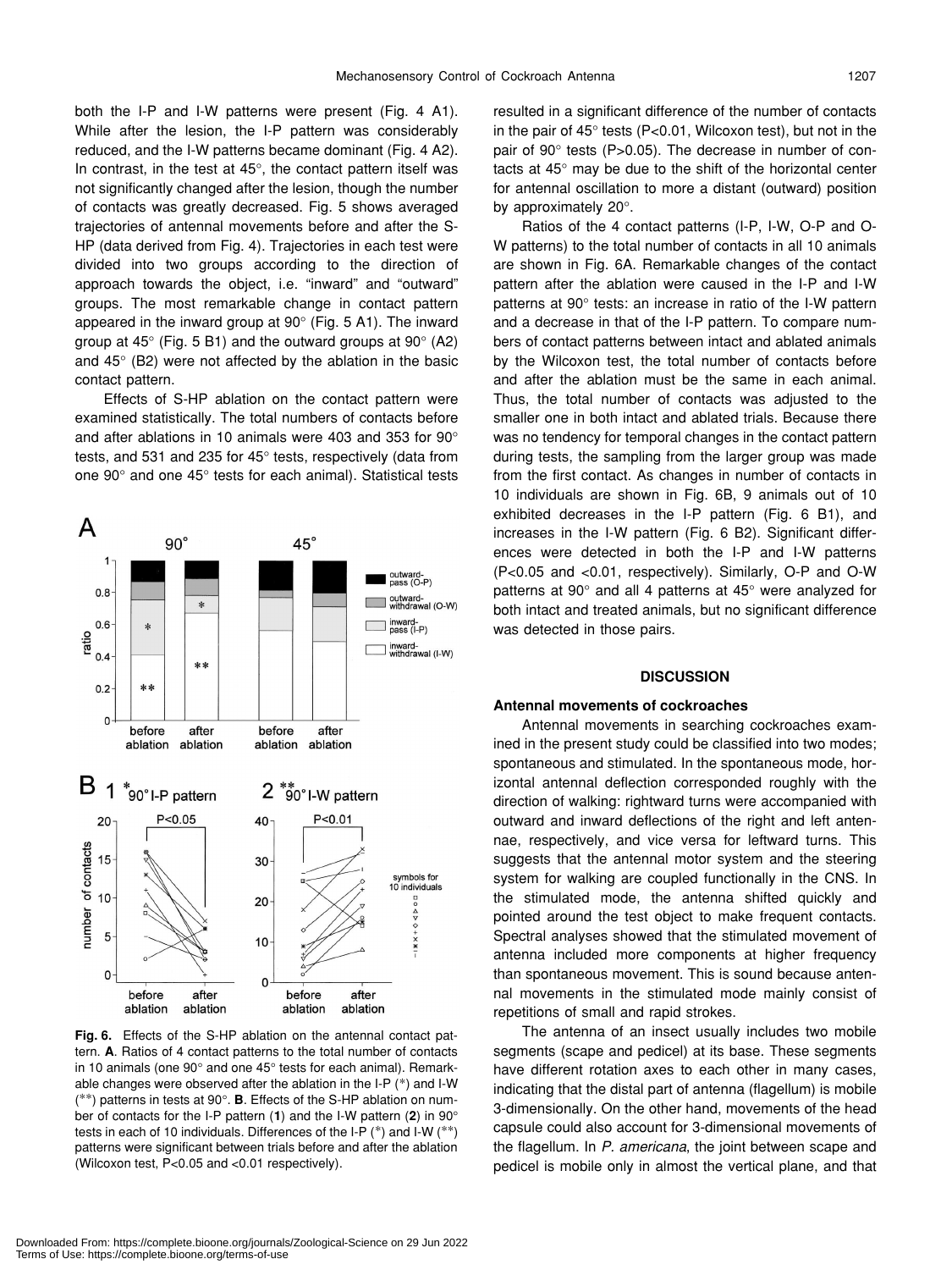between head and scape in any direction. These suggest that the horizontal component of antennal movements seems to derive mainly from both the head-scape joint and the neck. Our preliminary study (Okada *et al*., 2001a) in searching cockroaches showed that yaw movements of the head capsule were at most  $\pm 30^\circ$ , suggesting that the major source for the horizontal component of antennal movement (in the range  $-40^\circ$  to 130 $^\circ$ ) may be in the head-scape joint. This joint is operated by three musculatures, a single levator and a pair of adductor and abductor, connecting three different attachments at the proximal edge of the scape with the tentorium in the head. Reciprocal activities of the abductor and adductor muscles are most likely to produce the horizontal movement of flagellum. But the horizontal component could also be explained by a combination of movements of the free-moving neck and the vertically-moving scapepedicel joint, even if the head-scape joint could not move at all. 3-D analyses for the mobile three parts (scape, pedicel, head capsule) would be necessary to determine to what extent these parts contribute to the horizontal antennal movement.

The voluntary movement of antenna has been described in some insects, flies (Horn and Kessler, 1975), crickets (Honegger, 1981; Horseman *et al*., 1997), locusts (Saager and Gewecke, 1989), bees (Erber *et al*., 1993), beetles (Pelletier and McLeod, 1994), ants (Ehmer and Gronenberg, 1997a, b) and stick insects (Dürr *et al*., 2001), and also for crustacean crayfishes (Sandeman and Wilkens, 1983; Zeil *et al*., 1985), in relation with their specific behaviors. In the cockroach *P. americana*, antennal deflections induced by the sex and aggregation pheromones have been examined (Rust *et al*., 1976), where both antennae first responded to the pheromones with outward deflections regardless of the direction of odor source, and then turned antennae toward the source mainly by the head movement. Our present study added a new example to the repertoire for voluntary antennal movements in insects.

## **Function of the S-HP in controlling antennal movement**

Removal of mechanosensitive hairs of the S-HP resulted in the wide-ranged and stiff movement of antenna. The resting position of the ablated antenna was shifted outwardly. These results implicate a feedback mechanism from the S-HP to the antennal motor system for horizontal movements (Fig. 7). The feedback seems to have a negative effect directed toward the neutral position, i.e. the center of the horizontal arc. Its strength may also depend on antennal position, i.e. the larger in antennal deflection, the greater the strength. Thus, the putative feedback limits the extreme position for reverse. Consequently, it may contribute to the smooth rhythmic movement of antennae (Fig. 7A before ablation). If the negative feedback were removed by the S-HP ablation, the antenna would over-swing and it would become difficult to reverse its on-going movement smoothly at the extreme position (Fig. 7A after ablation). The negative feedback loops from the hair plates in the legs to their motor



**Fig. 7.** Possible roles of the S-HP in horizontal antennal movements. **A**. Spontaneous movements of antenna before and after the S-HP ablation. Before the ablation, the antennal movement was smooth and narrow-ranged. The shaded arc indicates the negative feedback (NF) from the S-HP to the antennal motor system for horizontal movement, and the NF's strength is depicted by density. Thick arrows along the NF arc show direction of the force. After the ablation, the movements became stiff and wide-ranged. **B**. Effects of the S-HP ablation on the contact pattern. In tests at 90°, the I-P pattern, one of two major patterns before the ablation, was replaced by the I-W pattern after that. Broken lines; contacting antenna. Solid lines; leaving antenna. Filled circles; presented object. Open arrows; direction of antennal movement.

neurons have been shown physiologically in cockroaches (Pearson *et al*., 1976) and locusts (Kuenzi and Burrows, 1995). Similar physiological studies on neural connections between the S-HP and the antennal motor neurons would confirm the presence of the putative feedback and give further understanding on the mechanosensory control of antennal movements in cockroaches.

The S-HP ablation affected the contact pattern of antenna in the test at 90°. Before the ablation, both the I-P and I-W patterns were present, but the I-P pattern was mostly replaced by the I-W pattern after the ablation (Fig. 7B). This change also could be explained by the negative feedback loop being more effective at a largely deflected position. Insect antennae, especially in the resting state, generally tend to withdraw right after contact with the object.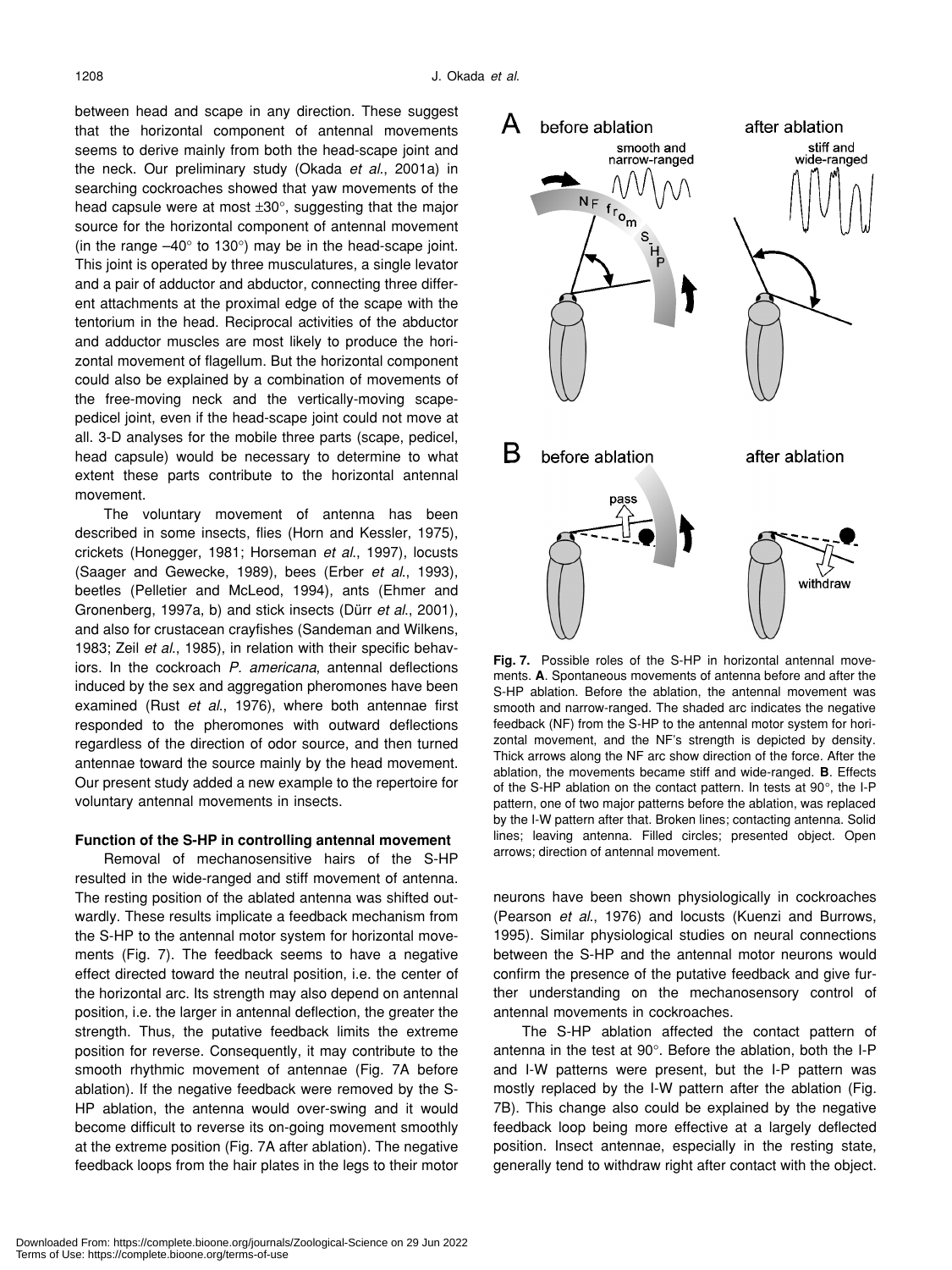This reflexive movement, often called the avoidance reflex, may protect antennae from excessively intense stimuli (cf. Saager and Gewecke, 1989). But in a largely abducted position, the abducting force originating from the avoidance reflex probably gives way to the opposite adducting force from the S-HP feedback. If so, the antenna will pass and leave the object inwardly (Fig. 7B before ablation). On the other hand, when the force from S-HP was deprived by its ablation, the antenna may repeat the I-W pattern irrespective of its position due to the nature of avoidance reflex (Fig. 7B after ablation).

Intact antennae in the adduction (inward) movements tented to withdraw after contacts with the object at 45°, whereas in the abduction (outward) movements, antennae mostly passed the object at 45°. These I-W and O-P patterns were unchanged even after the S-HP ablation. The passing movement of antenna against external tactile stimuli is similar to the resistance reflex such as the antennal positioning behavior against air force during insect flight (cf. Saager and Gewecke, 1989). Thus, the mode of antennal reflex (avoidance/resistance) in searching cockroaches is phase-dependent. The phase-dependency would be attributable to the central program, but is so far completely unknown.

The present behavioral experimental system was rather unnatural because the presented tactile object was stationary in spite of animal's locomotion. However, this system made quantitative analyses possible, and consequently provided some suggestions about the mechanosensory control of antennal movements. The S-HP in *P. americana* has been described in our previous study as a mechanosensory organ involved in the tactile detection of an object's location by antennae (Okada and Toh, 2000). The present study focused on both the spontaneous and stimulated antennal movements, and examined contribution made by the S-HP. The hair plates in insects occur in various segments, and may give directional information about joint movements. Hair plates in legs and body joints function as gravity sensors in honeybees (Lindauer and Nedel, 1959; Thurm, 1963) and ants (Markl, 1962). The physiological role of hair plates in leg motor control was described in the case of the cockroach (Wong and Pearson, 1976; Pearson *et al*., 1976) and the locust (Kuenzi and Burrows, 1995), and the behavioral role in the case of the stick insect (Wendler, 1966; Bässler, 1977). Hair plates in the neck of preying mantises are known to participate in distance estimation using "motion parallax" (Poteser *et al*., 1998). These examples suggest that the reflex pathways from hair plates to motor systems play critical roles for the sensory and motor behaviors of insects.

Besides the S-HP, other mechanosensory organs, presumably monitoring antennal direction, are known in the pedicel of cockroaches, such as the chordotonal organ, the Johnston's organ, the campaniform sensilla and the hair plates (Toh, 1981; reviewed by Seelinger and Tobin, 1981). It is unlikely that these mechanoreceptors in the pedicel code the horizontal component of antennal position effectively because the pedicel moves in almost the vertical plane. However, the antenna could move horizontally by the combination of the free-moving neck and the vertically-moving pedicel, even if the head-scape joint were fixed. We always observe vigorous movements of both the head capsule and the pedicel during searching behavior. Further careful analyses for movements of all mobile parts (scape, pedicel and head capsule) may give clues as to whether mechanoreceptors in the pedicel and the neck participate in the coding of horizontal movements of antenna.

## **ACKNOWLEDGMENTS**

This study was supported in part by a Grant-in-Aid for Scientific Research on Priority Areas (A) from the Ministry of Education, Science, Sports and Culture to JO, and also by the Nissan Science Foundation to JO.

## **REFERENCES**

- Baker TC (1985) Chemical control of behavior. In "Comprehensive insect physiology, biochemistry and pharmacology, Vol 9" Ed by GA Kerkut, LI Gilbert, Pergamon Press, Oxford, pp 621–672
- Bässler U (1977) Sensory control of leg movement in the stick insect *Carausius morosus*. Biol Cybern 25: 61–72
- Bell WJ (1978) Directional cues in tactile stimuli involved in agonistic encounters in cockroaches. Physiol Entomol 3: 1–6
- Bell WJ (1991) Searching behaviour: the behavioural ecology of finding resources. Chapman and Hall, London
- Comer CM, Dowd JP (1993) Multisensory processing for movement: antennal and cercal mediation of escape turning in the cockroach. In "Biological neural networks in invertebrate neuroethology and robotics" Ed by RD Beer, RE Ritzmann, T Mckenna, Academic Press, New York, pp 89–112
- Dürr V, König Y, Kittmann R (2001) The antennal motor system of the stick insect *Carausius morosus*: anatomy and antennal movement pattern during walking. J Comp Physiol A 187: 131– 144
- Ehmer B, Gronenberg W (1997a) Antennal muscles and fast antennal movements in ants. J Comp Physiol B 167: 287–296
- Ehmer B, Gronenberg W (1997b) Proprioceptors and fast antennal reflexes in the ant *Odontomachus* (Formicidae, Ponerinae). Cell Tissue Res 290: 153–165
- Erber J, Pribbenow B, Bauer A, Kloppenburg P (1993) Antennal reflexes in the honeybee: tools for studying the nervous system. Apidologie 24: 283–296
- Homberg U, Christensen TA, Hildebrand JG (1989) Structure and function of the deutocerebrum in insects. Ann Rev Entomol 34: 477–501
- Honegger HW (1981) A preliminary note on a new optomotor response in crickets: Antennal tracking of moving targets. J Comp Physiol 142: 419–421
- Horn E, Kessler W (1975) The control of antennae lift movements and its importance on the gravity reception in the walking blowfly, *Calliphora erythrocephala*. J Comp Physiol 97: 189–203
- Horseman BG, Gebhardt MJ, Honegger HW (1997) Involvement of the suboesophargeal and thoracic ganglia in the control of antennal movements in crickets. J Comp Physiol A 181: 195– 204
- Kuenzi F, Burrows M (1995) Central connections of sensory neurons from a hair plate proprioceptor in the thoraco-coxal joint of the locust. J Exp Biol 198: 1589–1601